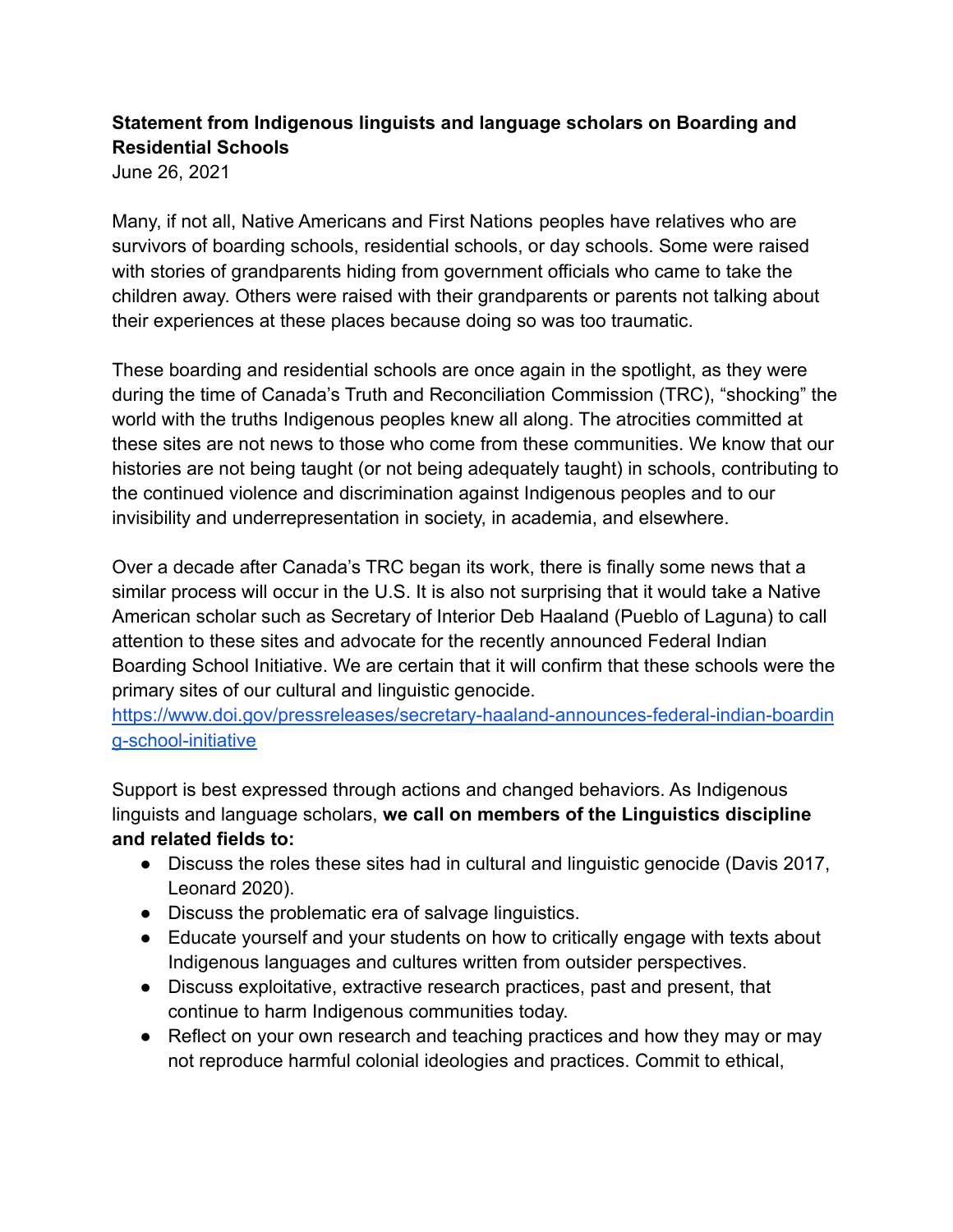collaborative research practices. (Czaykowska-Higgins 2009, Leonard & Haynes 2010)

- If you have language materials (e.g. original audio recordings, field notes or other documentary materials) in your possession, return those materials back to the language community. Communities need those materials now, and there is no better time than the present to do this.
- Examine and discuss the impact that missionary linguistics groups had and continue to have on Indigenous communities.
- Educate yourself and your students on language revitalization and reclamation issues and practices and how they are often in conflict with research norms and expectations of Linguistics.
- Discuss in abstracts, presentations, and published materials how your research is of benefit to language communities. If your research is not of benefit to language communities, consider why and what you can do to change this.

## **We specifically call on the Linguistic Society of America (LSA) to:**

- Include Indigenous scholars on the Bloch Fellows selection committee.
- Create a non-student position on the LSA Executive Committee for an Indigenous scholar.
- Develop a scholarship fund for Indigenous linguists and language scholars to assist with LSA membership and the cost of attending LSA Annual Meetings.
- Develop a fund for community-based language work that is not included in current funding sources (e.g. for community-based language revitalization and reclamation work by and for Indigenous scholars, with no requirement to archive or give materials to any outsider).
- Develop a policy to hold linguists accountable to return language materials created in linguistics research back to the heritage language community.

For our Indigenous members of Natives4Linguistics (N4L), we know that these last weeks have been difficult. Please take care of yourself as best as you can. Should you need support, please don't hesitate to reach out to one of the following resources provided below.

### If you are in Canada:

## **Indian Residential School Survivors Society (IRSSS)**

The Indian Residential School Survivors Society encourages you to take time to care for your mental and emotional wellbeing. Please contact the Indian Residential School Survivors Society 24/7 Crisis Line, if you require further emotional support or assistance. <https://www.irsss.ca/>

Crisis line: 1.800.721.0066